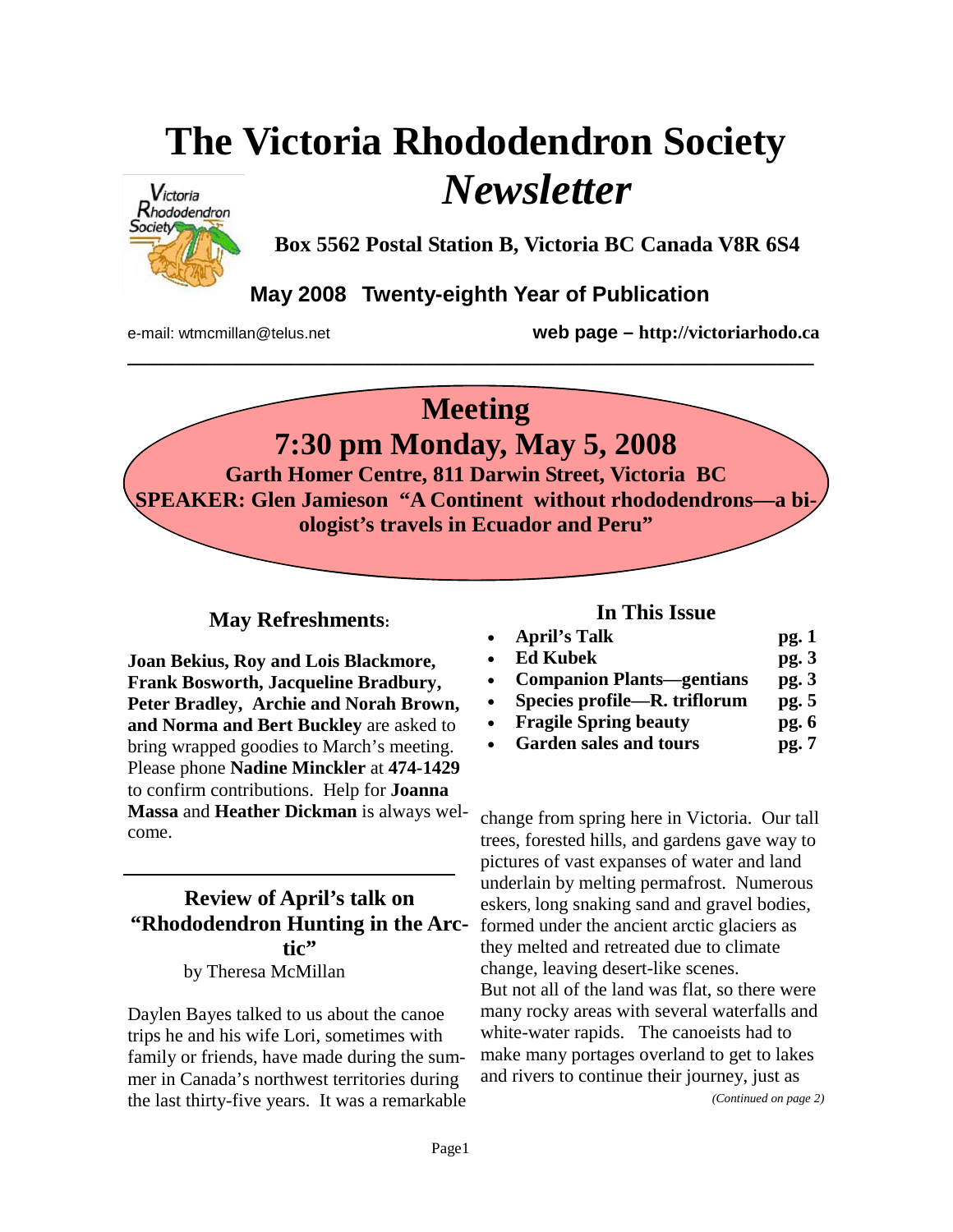#### *(Continued from page 1)*

the voyageurs did in the old days. Daylen and Lori had to be resourceful when a fellow canoeist, Michael, fell ill, and could not do much to help. Lori acted as nurse and doctor. They had to wait for weeks for new supplies and access to medical aid. The floatplane came on scheduled dates. With good care, Michael recovered and was able to go canoeing up north in the next summer. The land is mostly treeless, and looked barren. Closer looks revealed fields of wildflowers and low-lying rhododendrons. The mauve R. *lapponicum*, the white R. *subarcticum*, and the white R. *groenlandicum* or "Labrador tea" (the last two were formerly classified as *ledums*) are three very hardy, carpet-forming rhododendrons of the north. The days are very long in high summer in the arctic, so we were treated to several pictures of glorious long-lasting sunsets and dawns and orange tents in idyllic campsites, but canoes had to be tied down to keep them from flying away in erratic strong winds! The winds also blew the dense swarms of black flies and mosquitoes away from these hardy pioneer spirits.

#### **Notices**

The Board decided to allow advertising on the VRS Website. It must be related to rhododendrons or gardening and/or be relevant to members of the Society. A copy of the advertising policy will be available on the Website.

The Vancouver Island Rock And Alpine Garden Society's 2008 annual show and sale will be held at Cadboro Bay United Church, 2625 Arbutus Road, Victoria, B.C. on Friday, April 25th from 1 pm to 8 pm and on Saturday, April 26th from 9 am to 4 pm. VIRAGS will also be hosting the American Primula Society National Show at this time.

| <b>VRS Board</b>             |          |  |  |
|------------------------------|----------|--|--|
| President:                   |          |  |  |
| <b>Margaret deWeese</b>      | 748-0538 |  |  |
| mdeweese@shaw.ca             |          |  |  |
| <b>Past President</b>        |          |  |  |
| <b>Bill McMillan</b>         | 478-3515 |  |  |
| wtmcmillan@telus.net         |          |  |  |
| 1st Vice President:          |          |  |  |
| <b>Jacqueline Bradbury</b>   | 389-1379 |  |  |
| jacqbradbury@shaw.ca         |          |  |  |
| 2nd Vice President:          |          |  |  |
| <b>Karen Morrison</b>        | 477-8281 |  |  |
| bkmorrison@shaw.ca           |          |  |  |
| Treasurer:                   |          |  |  |
| <b>Ann Widdowson</b>         | 479-9167 |  |  |
| awiddowson@shaw.ca           |          |  |  |
| Secretary:                   |          |  |  |
| <b>Theresa McMillan</b>      | 478-3515 |  |  |
| wtmcmillan@telus.net         |          |  |  |
| Members-at-Large:            |          |  |  |
| <b>Lois Blackmore</b>        | 478-6615 |  |  |
| loisb@shaw.ca                |          |  |  |
| <b>Dick Pitfield</b>         | 592-4261 |  |  |
| rpitfield@telus.net          |          |  |  |
| <b>Arthur Ralfs</b>          | 479-2629 |  |  |
| acralfs@shaw.ca              |          |  |  |
| <b>Gareth Shearman</b>       |          |  |  |
| Shearman@victoria.tc.ca      | 385-4302 |  |  |
| <b>Newsletter Committee:</b> |          |  |  |
| <b>Theresa McMillan</b>      | 478-3515 |  |  |
| <b>Joyce Whittle</b>         | 656-7313 |  |  |
| <b>Peggy Pitfield</b>        | 592-4261 |  |  |
| <b>Bill McMillan</b>         | 478-3515 |  |  |
| <b>Website</b>               |          |  |  |
| <b>Arthur Ralfs</b>          | 479-2629 |  |  |
|                              |          |  |  |
|                              |          |  |  |

The Nanaimo Chapter's show and sale will be Saturday May 10, 10 am to 2 pm, at the Centennial Building at Beban Park complex, 2300 Bowen Road, Nanaimo.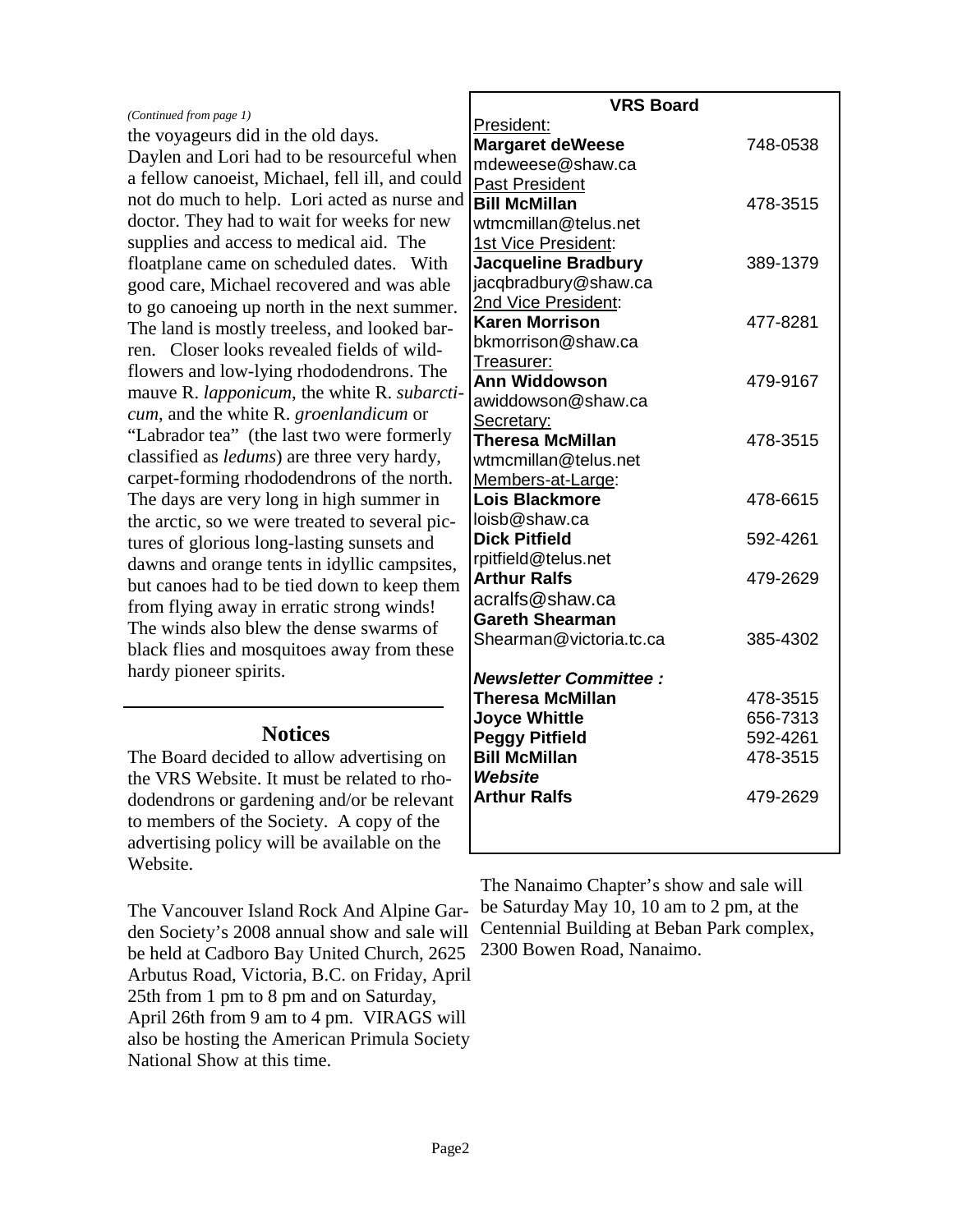### **ED KUBEK**

#### from the Morrisons

Ed passed away on March 13, 2008, after a short illness. He was 67 years old. Ed had retired from a teaching career at Claremont High School. He had played and coached rugby, and had traveled extensively, accompanying rugby teams in tournaments in Europe, North and South America, Australia, and New Zealand. He also enjoyed fishing and was a devoted grandfather and great grandfather.

Over the last few years an interest in gardening was reawakened, and he was gradually building a beautiful garden at the family home on Ardmore Drive. He was collecting plants from a variety of sources including the Dollar Table, salvaged plants from property redevelopment, and even a couple of plants found in a ditch having probably fallen off a truck!

Ed enjoyed attending meetings of the Rhodo Society, and was a willing volunteer at the Show and Sale. He will be remembered for his success in soliciting an astonishing number of donated items from Peninsula businesses for the Raffle. One of his most prized plants was a R. *fulvum* that he had obtained at the silent auction at the A.R.S. Convention (from the Hyslop garden). In his final days, Ed's wife, Alice, endeavoured to provide him with daily reports and digital photos, as the plant was just coming into flower. Ed is survived by his wife, Alice, his children Ron, Larry, and Barbara, as well as six grand-

children and two great-children, and many friends.

We will miss his enthusiasm and companionship.

# **Companion Plants**

G is for Gentians the Gentian Family Family: Gentianaceae **Reprinted from the Yak newsletter November 2003** 

You want blue?? You'll get blue with Gentians, and not just blue, but electric fantastic true, true, blue!! But you're going to have to work for it, because they're not all that easy to grow. If you have a well-designed rockery, you'll be more successful with the matforming types, but there are a few other taller ones that can thrive in mixed borders. With careful selection, you can have gorgeous blue blooms from May to October, or even later if the weather holds.

It starts with the Star Gentian, G. *verna*, and then the Trumpet Gentians, G. *acaulis* and G. *alpina*. Then for mid-summer blooms, try G. *dahurica* (Spotted Gentian), G*. paradoxa*, G. *septemfida* (Crested Gentian), and G. *cruciata* (Cross Gentian). For fall there are the lime-haters that like cool peaty soils – G. *sino-ornata*, G. *asclepiadea* (Willow Gentian) and G. *macaulyi*, and the exception to the rule, G. *farreri*, which prefers a scree bed. We also have some native gentians. One suitable for quite moist sites is G. *sceptrum* (King Gentian) (G. *menziesii*), an herbaceous form growing 2-3 feet tall,

with large purple-blue trumpets in late summer.

In truth, not all gentians are blue – there is the yellow species, G. *lutea*, and several white types, but I personally dismiss these as not worthy of being called gentians!

The very low alpine species grow only 2 to 4 inches tall, and are never invasive, spreading only 8 to 12 inches. They are mostly evergreen or partially so, and have comparatively large flowers for their size – some trumpets up to a startling 2 inches long. The herbaceous types are generally taller, from 12 to 36 inches. Most make tidy clumps, and may re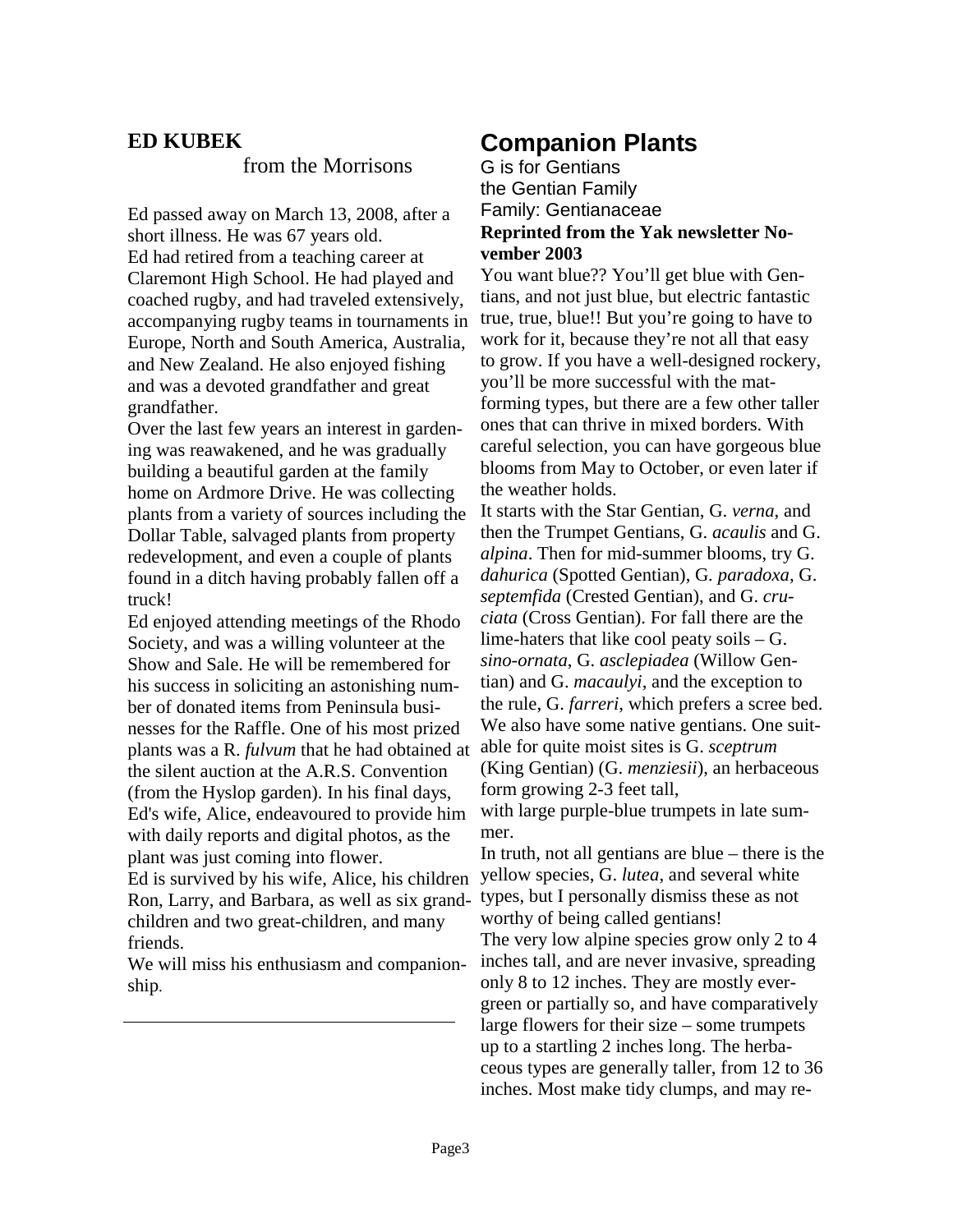tain a winter rosette of foliage.

When you see gentians in a plant center, please don't be so distracted by saying WOW! so many times that you forget to read the labels carefully to determine exactly which ones you're about to get They are quite particular as to growing conditions, and poor locations tend to encourage leaf diseases. Slugs can be dissuaded by a good dressing of grit around the base. All gentians prefer drainable light humus soil that does not dry out in summer, and partial shade. Spring and early summer bloomers can tolerate a neutral soil, but the later they bloom, the more necessary an acidic soil.

Increase is tricky for many, due to their tight growth habit, but some, like G. *acaulis* and G. *sino-ornata*, come apart well; just make sure to firm the divisions in well to establish. Seed production is probably best left to experienced professionals, but hey! You've nothing to lose if you try.

So, if you're one of those gardeners blessed with a rockery, you owe it to yourself to have at least two or three different ones and for those of us who do not, well—we

can dream, can't we?

*Happy Planting,* 

#### *Colleen Forster*



Gentiana *alpina* 



The spring-flowering Gentiana *verna* (Star Gentian) does not display the familiar trumpet shaped gentian flower.



Gentiana *septemfida* (Crested Gentian) showing the seven cuts of the crest.

Our native gentiana *sceptrum* showing the terminal purple-blue trumpets

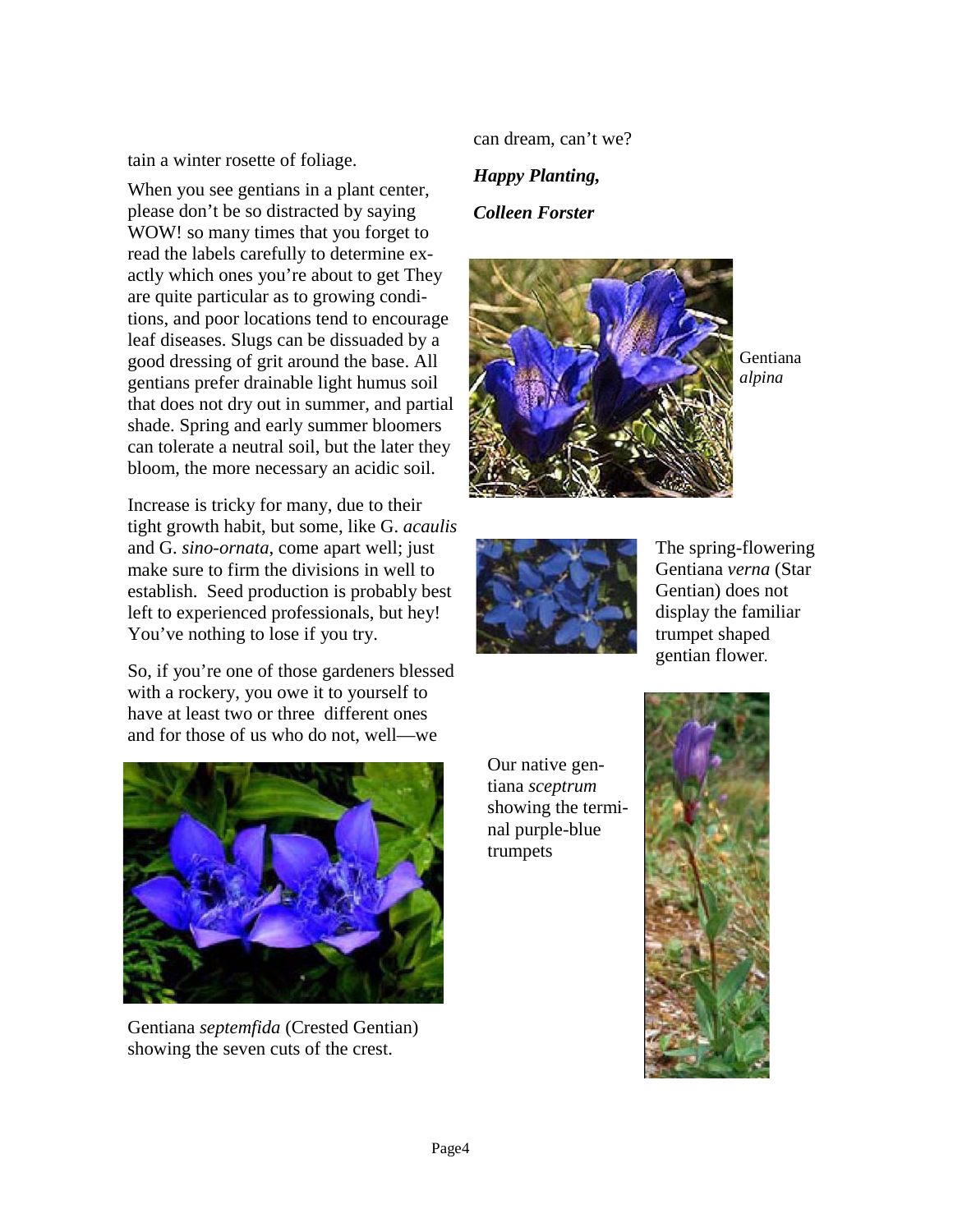#### SPECIES PROFILE: *Rhododendron triflorum* Hook.f. 1849 Synopsis of an report by Steve Hootman

The majority of the 30 or so rhododendrons introduced by Joseph Hooker from his 1848- 1850 Expedition to Sikkim have become well known and, at least in species collections, widely-grown. Showy and impressive species such as *thomsonii*, *arboreum*, *niveum*, *maddenii*, *edgeworthii*, *falconeri*, *hodgsonii*, *griffithianum*, *campanulatum*, *barbatum* and *cinnabarinum* gained the widespread attention and admiration of western gardeners and botanists following this historic expedition into the eastern Himalayas. To this day, these plants make up the "backbone" of a species collection in most gardens and many are commonly used in hybridizing programs.

Since Hooker introduced this variable and often common species, it has been widely collected by later plant hunters. *R. triflorum* occurs at elevations ranging from 7,000 to 13,000 feet (2,100 to 4,000m) in the eastern Himalaya from E Nepal through Sikkim and Bhutan, including adjacent areas of N India (West Bengal) and eastward into the mountains of SE Tibet and the N Myanmar/Tibet/ Indian frontier. It was also collected by Frank Kingdon Ward in 1928 from an isolated population in NE India (Manipur & Nagaland) where it occurs from 8,000 to 9,500 feet (2,400 to 2,900m). Although similar to *R. triflorum*, this new collection was named *R. bauhiniiflorum* due to its distinct range and larger, flatter flowers. Dr. Cullen reduced it varietal status within *R. triflorum* in 1980. Forms from the eastern end of the range (SE Tibet and adjacent Arunachal Pradesh) originally described as var. *mahogani* are best referred to as *R. triflorum* var. *triflorum* Mahogani Group. These have non-peeling bark and often have a reddish coloring in the flowers, whether a suffusion, blotch an/or spots. These are nothing more than color variations within populations. The flower color in Mahogani Group is quite variable and the plants tend to be hardier.

Chinese botanists have recently located an amazingly disjunct population of this species which they have named *R. triflorum* ssp. *multiflorum*, distinguishing it on the basis of its very isolated range and in having four to five flowers per inflorescence (versus the typical two or three). They collected this subspecies in the Wuliang Shan of SW Yunnan Province, China.

*R. triflorum* is a lepidote or scale-bearing rhododendron and is the type species for Subsection *Triflora*. It is found in a wide variety of habitats although like most rhododendrons, it is generally restricted to mountainous situations with cool, humid air and plenty of precipitation. Habitats range from shaded mosscovered cliffs growing with numerous other Ericaceae to dry, treeless, grassy slopes where it grew with *Rhododendron ciliatum*. Plants grown from seed collected on a trip in 2003 have flowers that are rather small and a bit pale in color but this "lack" is made up for by the glossy foliage and stunning smooth and peeling, deep chestnut-brown bark.

This species also varies greatly in size, ranging from fairly small and seemingly delicate to a large and vigorous thicket-forming shrub up to 20 feet in height. The leaves are typically aromatic, somewhat elliptic in shape and up to three inches (c. seven cm) in length. As with the bark, there are obvious differences in foliage between the western (very glaucous on the underside) and the eastern populations (green or only slightly glaucous beneath); the lower surface is always dotted with tiny brown

*(Continued on page 8)*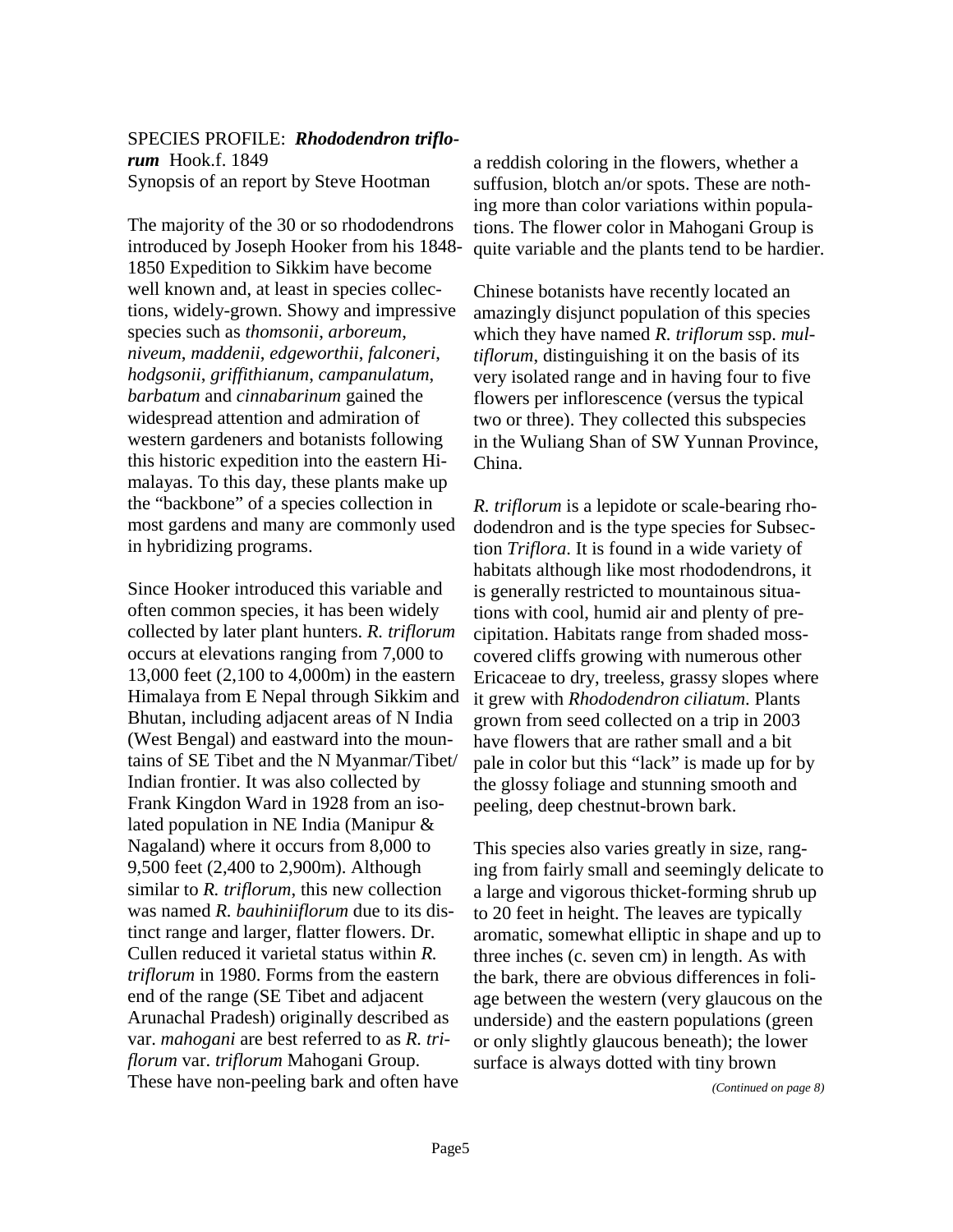#### **ARS Western Regional Convention**

Hilo, Hawaii, September 25 – 28, 2008.

Some rhododendron club members might be interested in combining next fall's ARS convention with a fall holiday in Hawaii. The conference should be interesting. Likely, there will be lots of opportunities to learn about Vireya rhododendrons. The conference location in Hilo, on the Big Island of Hawaii, is near where the local volcano is constantly spewing lava into the sea. Also near Hilo is a very large and very beautiful tropical botanical garden; the orchid section alone is worth the price of admission. Moreover, many conference attendees in past years have reported that they have enjoyed the Western Regional conventions even more than the national ones.

Regarding air travel, both Air Canada and Westjet have direct flights to Maui from Vancouver and from there it is easy to take any one of several daily inter-island flights to Hilo. I booked on the phone with Westjet for 2 people, in March. The total cost from Vancouver to Maui, with all taxes and fees included was \$908. This seat sale apparently lasts until mid-April. Flying with Air Canada on the same days (with their cheapest on-line booking for 2 people) would have cost \$1926.

Conference details will be posted soon on the ARS website at : www. rhododendron.org.

Ron Knight ARS District 1 Director

### **FRAGILE SPRING BEAUTY**

.From Barbara Struthers, a photo of her R. Cilpinense. This year, she was able to see its flowers; the buds didn't freeze. Barbara took a few pictures of its lovely blooms, but shortly after words, the frosts came, turning the flowers limp and brown.

So many early blooming rhododendrons in the Victoria area suffered the same fate this cool spring….



R. *Cilpinense*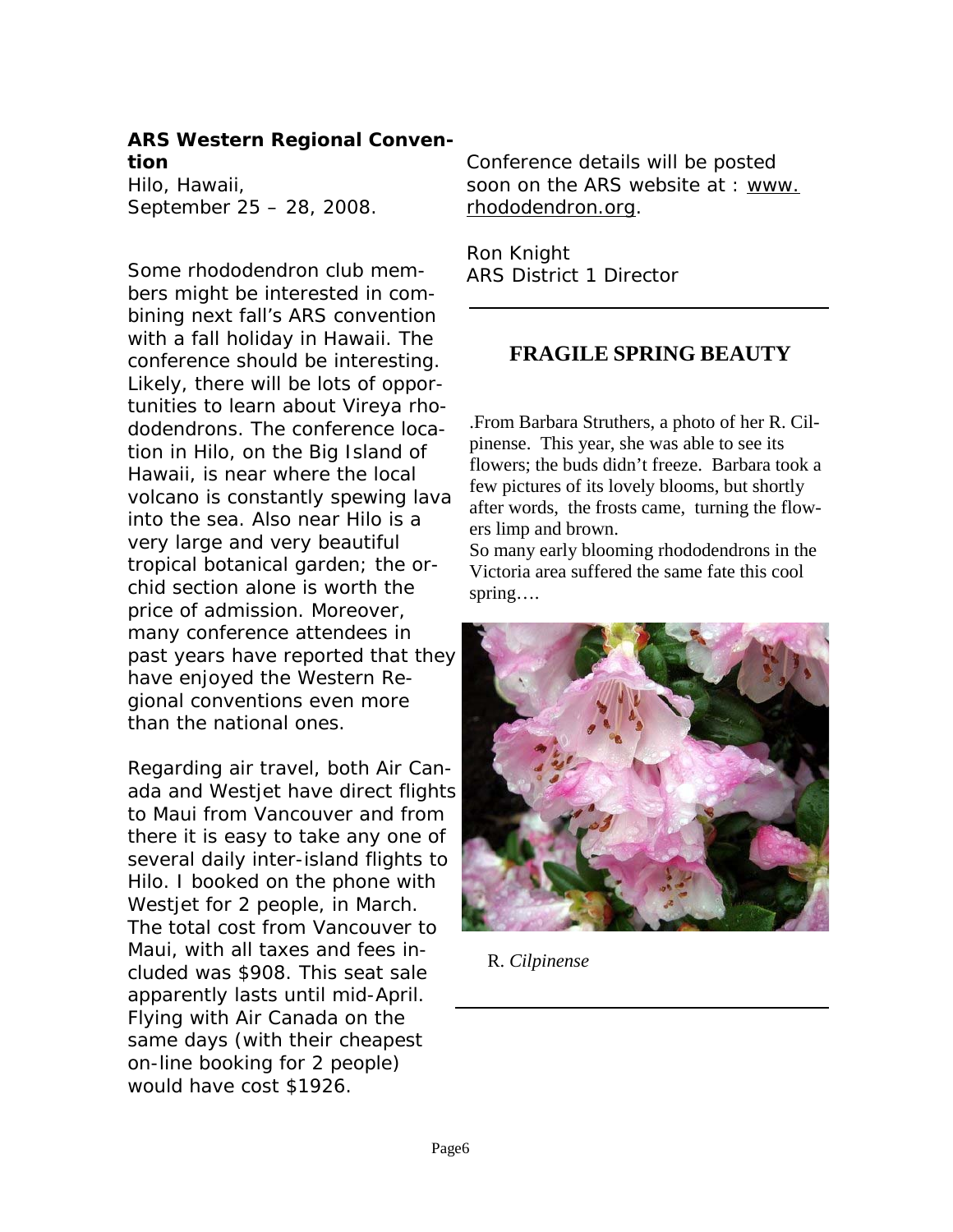#### **Tofino and Ucluelet Tour – May 17- 18, 2008**

The Cowichan Valley Rhododendron Society has organized an exciting two day tour of rhodo gardens and special sites on the west coast of Vancouver Island at Tofino and Ucluelet on May 17 and 18- the peak blooming times for rhododendrons in several major heritage gardens.

See details in April's newsletter.

#### **New Zealand Gardens Tour**

Diane Weissman, De Anza Chapter, is organizing a trip to New Zealand this fall to attend the **New Zealand Rhododendron** convention in Geraldine and then tour both public and private Gardens of the South Island of New Zealand. Dates are **24th October—10th November, 2008.**

See details in April's newsletter.

**Plant Sale & Garden Open** . Saturday April 19th 10 am -Evelyn Weesjes' 10629 Derrick Rd. ( left off West Saanich to Downey, left off Downey to Derrick)

**Plant Sale & Garden Open**. Sunday April 20th 11-4pm. -Carmen Varcoe & Friends 5450 Old West Saanich Rd. Parking available next door at the Gazebo B & B.

**Plant a Holics Sale.** Sunday May 18th (9 - 12pm) ABKHAZI GARDENS- A Plant sale extravaganza.1964 Fairfield Rd.Parking at Margaret Jenkins School.Gardens Open Free 9:00 to 12:00 Tearoom Open from 10:00 on. More info call Abkhazi Gardens 598-8096

#### **GRAND OPENING of the Memorial Rhododendron Park in Lake Cowichan**

Grand Opening at Lake Cowichan, **Saturday, May 17 at 12 pm**. Location, Point Ideal Road, next to the Info Center. Topic: "Bringing back our Rhododendron Heritage". Reception after the Grand Opening.

RSVP Ingeborg Woodsworth 250– 749– 6291 or MayoCreekGardens@shaw.ca

#### **2008 GARDEN VISITS**

#### **THE JOHNSON GARDEN Sunday, May 18 1:00 p.m. 635 Lost Lake Road, Highlands**

The Johnson Family is honoring Charlie and his love of gardening by having an open garden in his memory. It is a forested garden situated on Teanook Lake.

A number of the rhododendrons in the garden were inherited from Sue's father and many more have been collected over the years. A large waterfall and pond anchor the garden in what is known as the Rhododendron Dell. Winding pathways, rhododendrons and native vegetation describe this natural and beautiful garden.

*Directions: Coming from town, take Hwy. 1 to exit 14, choosing the Highlands option. Continue on Millstream until Lost Lake Road. Turn right and continue to 635.*